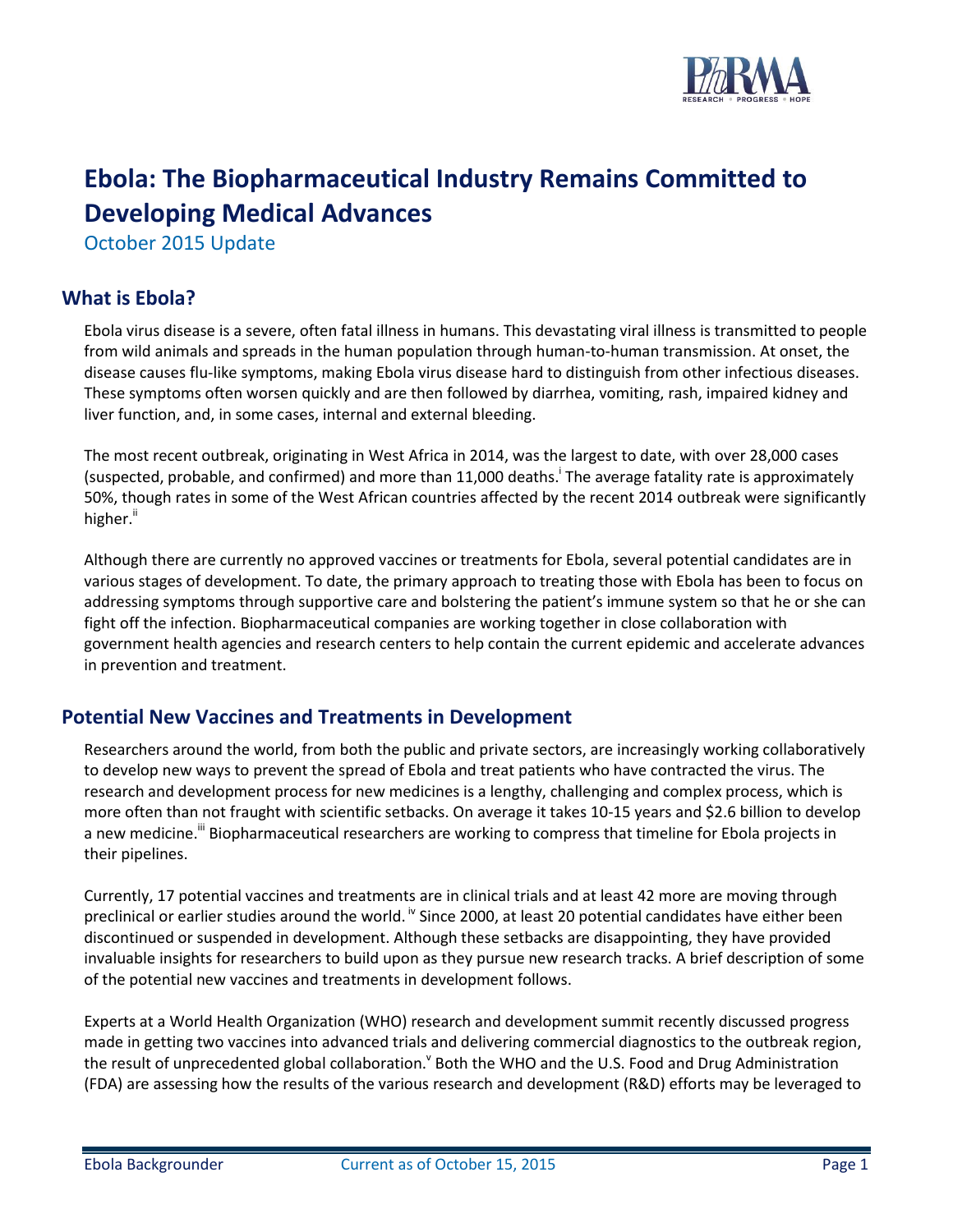

expedite data and results sharing and consider approaches to facilitate accelerated review and approval of promising treatments and vaccines.

In addition to developing vaccines, preventing the spread of the disease through consistent implementation of public health measures has proven effective in reducing the number of new infections of Ebola and will remain critically important.<sup>vi</sup>

## **Overview of Selected Clinical Trials and Research Programs**

Around the world, several Ebola vaccine and medicine candidates are in preclinical and early-phase clinical testing. Below is an overview of some of the clinical studies and research endeavors under way.<sup>vii</sup>

#### **Ebola ça suffit: Guinea**

In April 2015, the WHO and several other international health organizations launched a Phase III trial in Guinea to assess the efficacy of the VSV-ZEBOV vaccine originally developed by the Public Health Agency of Canada, now being developed by **Merck/ NewLink Genetics Corp**.<sup>viii</sup> Results from an interim analysis of the trial data were published in July 2015 and suggest that the vaccine may be safe as well as efficacious at preventing Ebola virus disease when administered via an open-label ring vaccination strategy.<sup>Ix</sup> In a ring clinical study, clusters of individuals who were contacts and contacts of contacts with an index case of Ebola were administered the vaccine as part of a targeted health measure; this methodology was successfully used in the smallpox eradication program.<sup>x</sup> Interim analysis from the Ebola ring study showed 100% efficacy in the individuals the vaccine was administered to, leading the Data and Safety Monitoring Board to recommend continuation of the study.<sup>x</sup> In July 2015, study leaders announced that randomization would be discontinued to allow for all people at risk to receive the vaccine immediately, and to minimize the time necessary to gather more conclusive evidence needed for eventual licensure of the product. In addition to the ring vaccination study, Medecins Sans Frontieres (MSF) and the WHO are also studying the VSV-ZEBOV vaccine in a separate Phase II safety and immunogenicity in Guinea in front line workers.<sup>xii</sup>

*"Merck has an enduring commitment to develop vaccines and medicines that address the world's most devastating infectious diseases."*

Roger M. Perlmutter, MD, PhD, president of Merck Research Laboratories<sup>xiii</sup>

#### **PREVAIL Trial: Liberia**

In February 2015, a Phase II/III trial began in Liberia to test the safety and efficacy of two vaccine candidates. $x^{xx}$ The PREVAIL trial (Partnership for Research on Ebola Vaccines in Liberia) is being conducted through a unique partnership between the governments of Liberia and the United States National Institutes of Health (NIH) and is enrolling healthy volunteers including those who are at risk of contracting Ebola (health care and sanitation workers, for example).<sup>xv</sup>

In this trial, participants are randomized to three equal-sized groups to receive a placebo (saline) injection, ChAd3-EBO-Z (a vaccine candidate that is being co-developed by the U.S. NIH's National Institute of Allergy and Infectious Diseases [NIAID] and GlaxoSmithKline [GSK]), or VSV-ZEBOV (Merck/NewLink Genetics).<sup>xvi</sup> In late March 2015, initial results from the first stage of the PREVAIL trial indicated that both vaccines appeared to be safe.<sup>xvii</sup> The next stage of the trial, Phase III efficacy, has been put on hold given the reduced numbers of Ebola virus disease patients in recent months. <sup>xviii</sup> Immunogenicity data from the 1,500 subjects who have been enrolled in the Phase II portion of the study should become available later in 2015.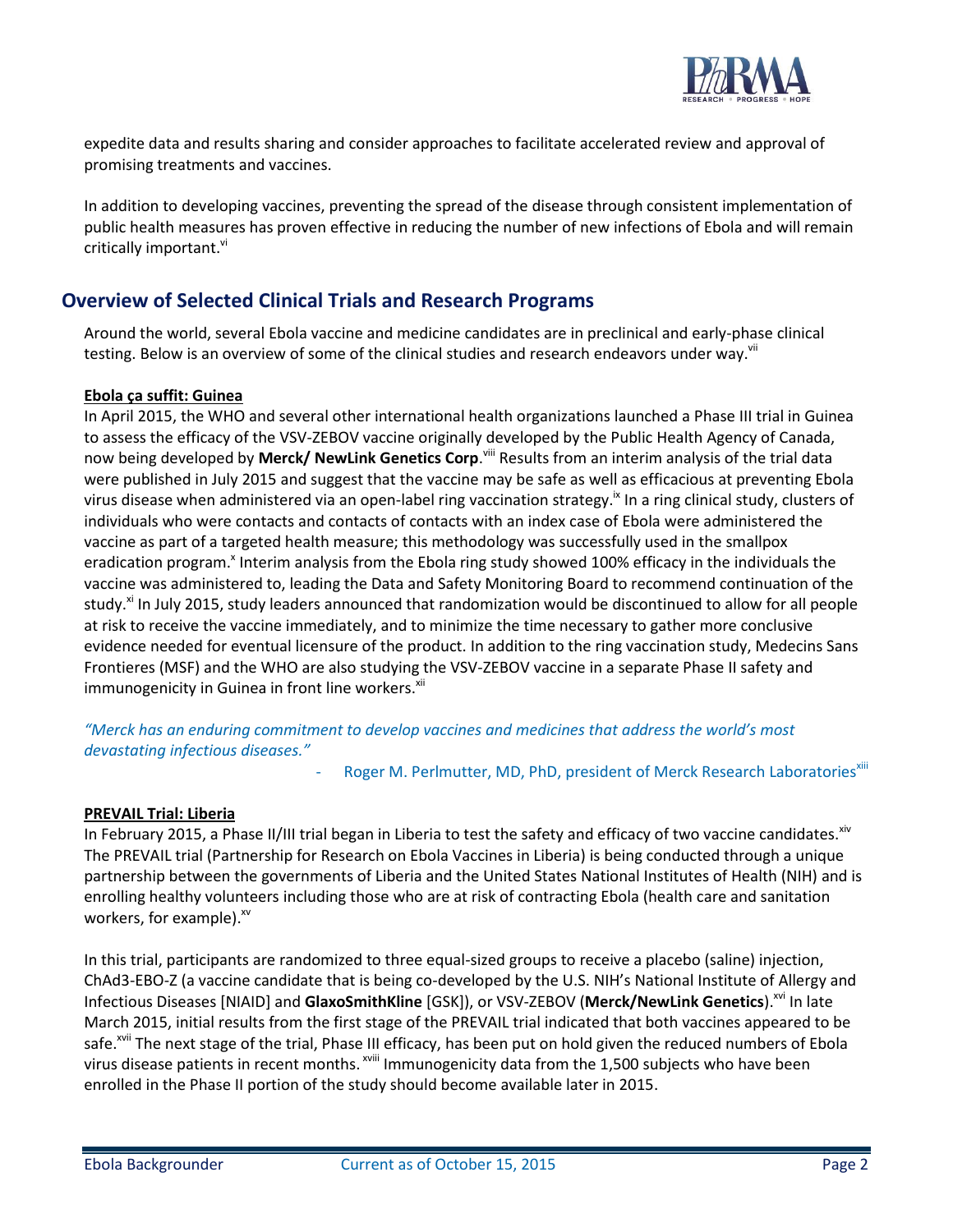

#### **ChAd3-EBO-Z Development Consortium**

In addition to the PREVAIL trial, there are several ongoing studies of the ChAd3-EBO-Z vaccine candidate. The GSK Ebola virus candidate vaccine began clinical development in September 2014.<sup>xix</sup> The NIAID has continued to conduct non-clinical and clinical studies with other development work, including Phase I and Phase II clinical trials, supported by the Wellcome Trust, the UK Government, the Bill & Melinda Gates Foundation, the European Commission, the Swiss Government, and the U.S. Biomedical Advanced Research and Development Authority; a total of 13 clinical trials in 10 countries. $^{xx}$ 

*"Understanding the urgency to launch our Ebola vaccine trials, GSK condensed development timelines from a decade to a matter of months. The Ebola crisis was a global wake-up call and underscores the need for more sustainable strategies to support multiple approaches to control Ebola as well as other biosecurity threats."*

Moncef Slaoui, Chairman of Vaccines, GlaxoSmithKline<sup>xxi</sup>

#### **STRIVE Trial: Sierra Leone**

**Merck/ NewLink Genetics'** vaccine candidate (VSV-ZEBOV) is also undergoing study in a third large-scale, late stage trial. A Phase II/III study to assess safety and efficacy, called the Sierra Leone Trial to Introduce a Vaccine against Ebola (STRIVE), was initiated in Sierra Leone in April 2015.<sup>xxii</sup> This unblinded study, being conducted in coordination with the U.S. Centers for Disease Control (CDC), uses a unique trial design with two randomized study groups: participants in one group receive the vaccine upon enrolling in the study whereas participants in the other group receive the vaccine 18-24 months later (no one receives a placebo). $^{x}$ xxiii

#### **Phase 1, 2, and EBOVAC-Salone Trials**

A prime-boost vaccine regimen<sup>i</sup> is in development at the **Janssen Pharmaceutical Companies of Johnson & Johnson**. Phase I clinical studies of the vaccine regimen began in the United Kingdom and United States in January 2015<sup>xxiv</sup>, followed by several sites in Africa. A Phase II study, to be carried out in the U.K. and France, started in July 2015, xxv and plans are well advanced for the commencement of a large safety and immunogenicity study in Sierra Leone.<sup>xxvi</sup> Preliminary data from the UK Phase I Study, presented in May to a US FDA Advisory Committee, indicate that the prime-boost vaccine regimen is immunogenic, regardless of the order of vaccine administration, and only provoked temporary reactions normally expected from vaccination.<sup>xxvii</sup>

The regimen uses a prime-boost combination of two components based on AdVac® technology (Ad26.ZEBOV) from Crucell Holland B.V., one of the Janssen Pharmaceutical Companies, and MVA-BN® technology (MVA-BN-Filo) from Bavarian Nordic.<sup>xxviii</sup> The vaccine regimen was discovered in a collaborative research program with the NIH. Janssen, in partnership with Bavarian Nordic, has produced drug supply for more than 800,000 regimens and is set-up to be able to produce a total of 2 million regimens of the Ebola vaccine regimen during the course of 2015.

*"As a leader in the field of global health, we have a responsibility to act swiftly as Ebola continues to cause suffering among patients, families and health care workers in West Africa."*  Alex Gorsky, Chairman and CEO of Johnson & Johnson.<sup>xxix</sup>

i The prime-boost vaccine regimen in development at the Janssen Pharmaceutical Companies was funded in part with Federal funds from the National Institutes of Health, Department of Health and Human Services, under Contract Nos. HHSN272200500015C and HHSN272200900056C.

 $\overline{a}$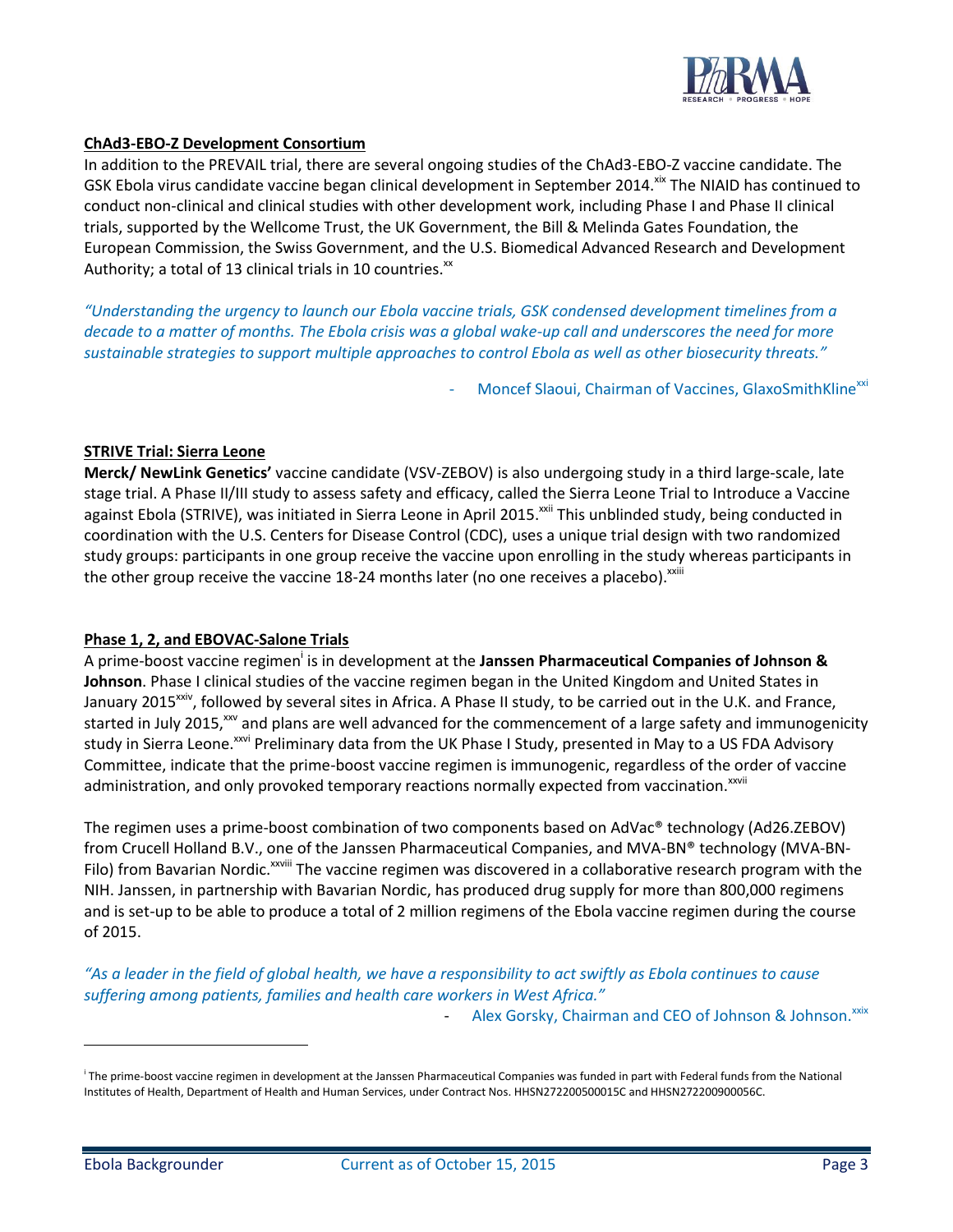

#### **Innovative Medicines Initiative: Ebola+ Program**

In January 2015, the Innovative Medicines Initiative (IMI) awarded a consortia of leading global research institutions and non-government organizations working in conjunction with the Janssen Pharmaceutical Companies grants totaling more than €100 million from the Ebola+ programme to support the development, manufacturing and deployment of the vaccine regimen. xxx Organizations joining Janssen in the consortia to accelerate the development of its Ebola vaccine regimen include the London School of Hygiene & Tropical Medicine, University of Oxford, Institut National de la Santé et de la Recherche Médicale (Inserm), Inserm Transfert, Le Centre Muraz, Bavarian Nordic, Vibalogics, Grameen Foundation and World Vision of Ireland.

*"It is great to see the multiple partners come together to accelerate the development of an effective vaccine both for the current epidemic and future outbreaks. This is an opportunity to make sure that this is the last Ebola epidemic in which our only tools to control it are isolation and quarantine."* Professor Peter Piot, M.D., director of the London School of Hygiene & Tropical Medicine<sup>xxxi</sup>

#### **Phase I Inovio Trial**

In May 2015, **Inovio Pharmaceuticals** initiated early-stage clinical testing of its DNA-based Ebola monoclonal antibody (dMAB) treatment.<sup>xxxii</sup> Preclinical studies demonstrated 100% protection of immunized animals against experimental Ebola infection. The trial is the first step in an Inovio-headed consortium (including MedImmune, GeneOne Life Sciences, and several academic collaborators) that was selected by the U.S. Defense Advanced Research Projects Agency (DARPA) to pursue a multifaceted approach to products to prevent and treat Ebola infection, according to a company press release.

#### **ZMapp Clinical Trial**

An experimental treatment for Ebola called ZMapp began Phase I clinical testing in February through a partnership between **Mapp Pharmaceuticals**, NIAID, and the Liberian government.<sup>xxxiii</sup> Zmapp is a mixture of monoclonal antibodies that was provided to several Ebola patients in August, before supplies of the medicine were exhausted. Studies in non-human primates demonstrated that the medicine had strong antiviral activity and rescued animals from death as late as five days after infection with the virus.

**Amgen** is working closely with Mapp Pharmaceutical and several supporting organizations, including the Bill and Melinda Gates Foundation, to explore alternative production methods for ZMapp. The investigational medicine is currently manufactured using tobacco plants and is difficult to produce in the amounts necessary for clinical testing. Researchers hope that using a more traditional method of biotechnology manufacturing will allow for more rapid scale-up of production.

*"The gravity of the impact of the Ebola outbreak and Amgen's expertise in developing monoclonal antibodies provide a unique opportunity to assist in the efforts to manage this growing health-care concern."* Kirsten Davis, Amgen<sup>xxxiv</sup>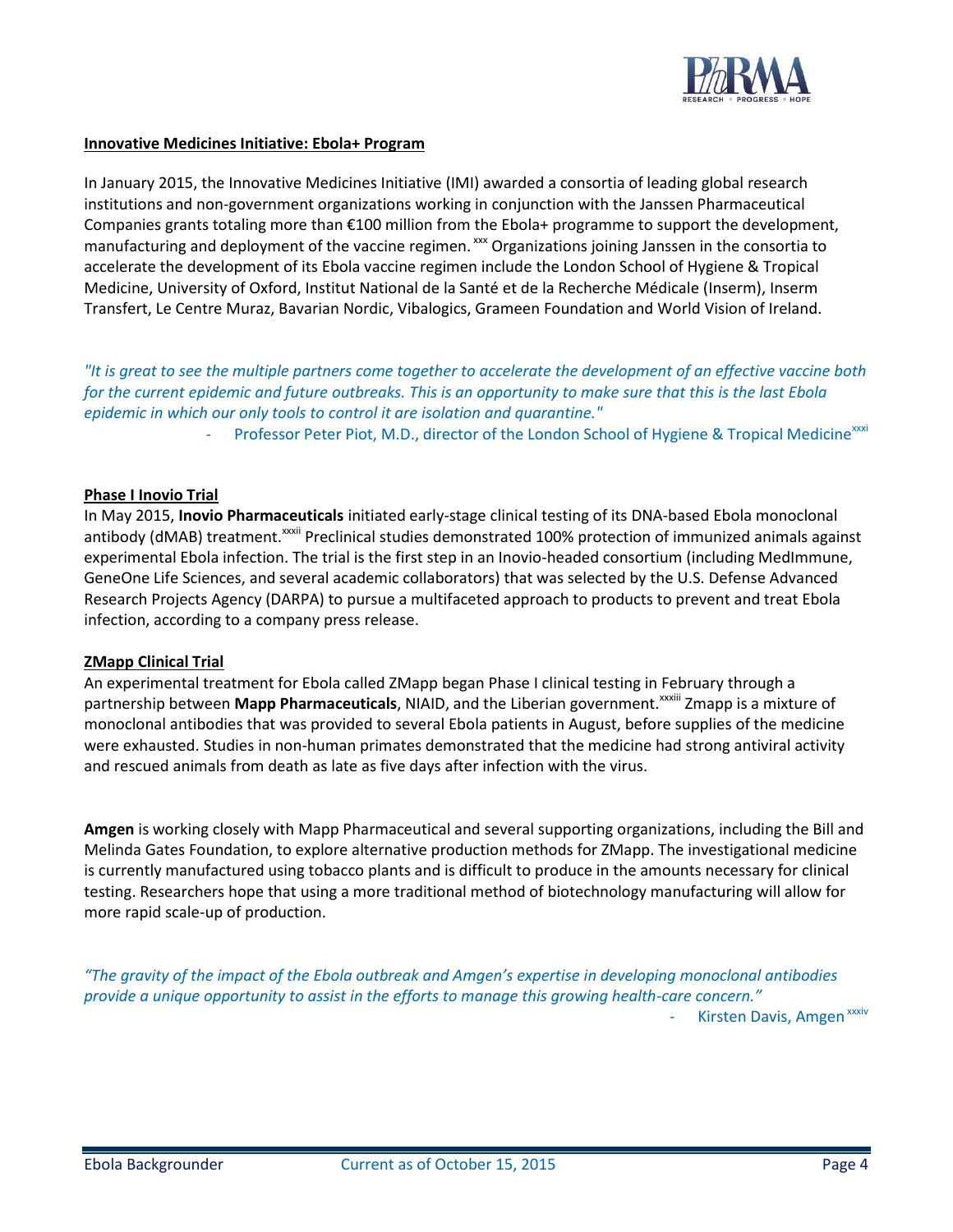

## **Complexity of Research and Development**

Given the complexity of the disease and the unusual nature of the illnesses' origin and transmission, the development of vaccines and treatments for the Ebola virus and other similar pathogens can be very difficult. Some of the many factors contributing to the R&D challenges include the following:

- Because Ebola is not endemic to most areas around the globe, and occurs in seemingly sporadic, unpredictable outbursts, it is nearly impossible to identify an at-risk patient population to enroll in clinical trials.<sup>xxxv,xxxvi</sup>
- The West African countries that are currently highly affected by this outbreak (e.g., Guinea, Liberia, and Sierra Leone) have fragmented infrastructures and health systems are basic (without even running water in many places), making them ill-equipped to give basic medical care, let alone operate clinical trials.<sup>xxxvii</sup>
- Outside of an epidemic setting, the demonstration of a medicine's efficacy is restricted to animal models given that sufficient numbers of infected individuals do not exist. However, in light of the unprecedented severity of the current outbreak, the WHO has stated that it can be considered ethical to treat Ebola patients with experimental medicines. XXXVIII
- Because the trials tend to be fairly small, experimental medicines are often produced in relatively small quantities. In a crisis situation, manufacturing capacity must increase rapidly, but it can be difficult to do so given the complexity of the process and the unpredictability of the demand.

## **Humanitarian Aid to Support Those Impacted by Ebola**

In addition to collaborating with the global infectious disease community to accelerate the development and manufacturing of innovative vaccines and treatments for Ebola, the biopharmaceutical industry is supporting humanitarian efforts to contain and treat the disease. These efforts include:

- Awarding grants to key humanitarian organizations to support activities in the areas directly affected by the epidemic
- Providing medicines free of charge to help treat Ebola patients with secondary infections
- Supporting education and prevention efforts through in kind and financial donations in order to prevent the spread of the virus
- Working with partners across the ecosystem to identify novel drug targets and compounds, as well as innovative study methods

In addition, the **Healthcare Ready** program, a partnership among all the stakeholders in biopharmaceutical distribution that works to maintain supplies of medicines to patients during disaster, is on standby to provide educational materials and marshal resources in the event of an outbreak in the U.S. Learn more here: [http://www.healthcareready.org/.](http://www.healthcareready.org/)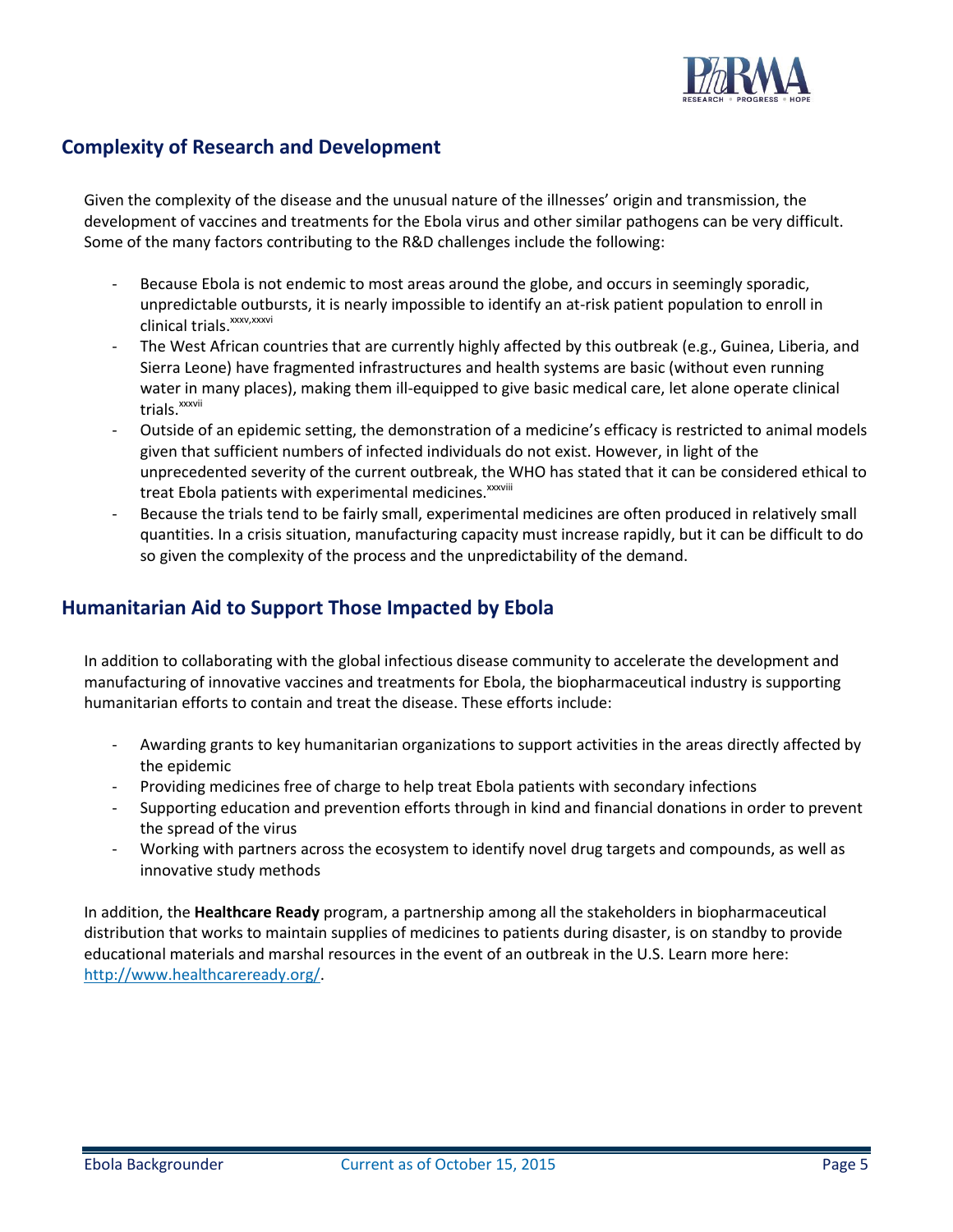

- U.S. CDC, "2014 Ebola Outbreak in West Africa Case Counts," http://www.cdc.gov/vhf/ebola/outbreaks/2014-west-africa/case-counts.html. Accessed Sep. 23, 2015.
- <sup>ii</sup> World Health Organization (WHO), WHO Ebola Virus Disease Fact Sheet, No. 103 (Updated August 2015), [http://www.who.int/mediacentre/factsheets/fs103/en/.](http://www.who.int/mediacentre/factsheets/fs103/en/) Accessed Sep. 23, 2015.
- iii PAREXEL International. "PAREXEL Biopharmaceutical R&D Statistical Sourcebook 2013–2014." Waltham, MA: PAREXEL International, 2010; M. Dickson and J.P. Gagnon. "Key Factors in the Rising Cost of New Drug Discovery and Development." Nature Reviews Drug Discovery 2004; 3(5): 417– 429; J.A. DiMasi, R.W. Hansen, and H.G. Grabowski. "The Price of Innovation: New Estimates of Drug Development Costs." Journal of Health Economics 2003; 22(2): 151–185.
- iv Adis R&D Insight database, accessed Oct. 15, 2015.
- v Schnirring, L. "Experts weigh challenges, options for Ebola vaccine clearance," University of Minnesota Center for Infectious Disease Research and Policy, May 12, 2015[. http://www.cidrap.umn.edu/news-perspective/2015/05/experts-weigh-challenges-options-ebola-vaccine-clearance.](http://www.cidrap.umn.edu/news-perspective/2015/05/experts-weigh-challenges-options-ebola-vaccine-clearance) Accessed Sep. 23, 2015.
- vi U.S. CDC, "Ebola: Getting to Zero," [http://www.cdc.gov/features/ebola-zero/.](http://www.cdc.gov/features/ebola-zero/) Accessed Sep. 23, 2015.
- vii WHO, "Ebola vaccines, therapies, and diagnostics: Questions and answers," Jul. 6, 2015, [http://www.who.int/medicines/emp\\_ebola\\_q\\_as/en/.](http://www.who.int/medicines/emp_ebola_q_as/en/) Accessed Sep. 23, 2015.
- viii World Health Organization (WHO), "Ebola vaccine efficacy trial ready to launch in Guinea," Mar. 5, 2015, [http://www.who.int/mediacentre/news/releases/2015/ebola-vaccine-trial/en/.](http://www.who.int/mediacentre/news/releases/2015/ebola-vaccine-trial/en/) Accessed Sep. 23, 2015.
- <sup>ix</sup> Henao-Restrepo, AM, et al. "Efficacy and effectiveness of an rVSV-vectored vaccine expressing Ebola surface glycoprotein: interim results from the Guinea ring vaccination cluster-randomised trial," *Lancet* Jul. 31, 2015. [http://www.thelancet.com/pb/assets/raw/Lancet/pdfs/S0140673615611175.pdf.](http://www.thelancet.com/pb/assets/raw/Lancet/pdfs/S0140673615611175.pdf)
- <sup>x</sup> Camacho, A, et al. "The ring vaccination trial: a novel cluster randomised controlled trial design to evaluate vaccine efficacy and effectiveness during outbreaks, with special reference to Ebola," *British Medical Journal* 2015;351:h3740, Jul. 31, 2015[. http://www.bmj.com/content/351/bmj.h3740.](http://www.bmj.com/content/351/bmj.h3740)
- <sup>xi</sup> WHO, "World on the verge of an effective Ebola vaccine," Jul. 31, 2015, [http://www.who.int/mediacentre/news/releases/2015/effective-ebola](http://www.who.int/mediacentre/news/releases/2015/effective-ebola-vaccine/en/)[vaccine/en/.](http://www.who.int/mediacentre/news/releases/2015/effective-ebola-vaccine/en/) Accessed Jul. 23, 2015.
- xii Ibid.

l

- xiii Merck, "In Interim Results from Phase 3 Study, Merck's Investigational Ebola Vaccine Efficacious; Study is Continuing," Jul. 31, 2015, [http://www.mercknewsroom.com/news-release/ebola-newsroom/interim-results-phase-3-study-mercks-investigational-ebola-vaccine-effic,](http://www.mercknewsroom.com/news-release/ebola-newsroom/interim-results-phase-3-study-mercks-investigational-ebola-vaccine-effic) Accessed Sep. 23, 2015.
- xiv U.S. NIH, NIAID, "Ebola Test Vaccines Appear Safe in Phase 2 Liberian Trial," Mar. 26, 2015, [http://www.niaid.nih.gov/news/newsreleases/2015/Pages/PREVAILphase2.aspx.](http://www.niaid.nih.gov/news/newsreleases/2015/Pages/PREVAILphase2.aspx) Accessed Sep. 23, 2015.
- xv U.S. NIH, NIAID, "Ebola Vaccine Trial Opens in Liberia," Feb. 2, 2015. [http://www.niaid.nih.gov/news/newsreleases/2015/Pages/PREVAIL.aspx.](http://www.niaid.nih.gov/news/newsreleases/2015/Pages/PREVAIL.aspx) Accessed Sep. 23, 2015.
- <sup>xvi</sup> U.S. NIH, NIAID. "Questions and Answers: PREVAIL Phase 2/3 Clinical Trial of Investigational Ebola Vaccines," Feb. 2, 2015. [http://www.niaid.nih.gov/news/QA/Pages/EbolaVaxresultsQA.aspx.](http://www.niaid.nih.gov/news/QA/Pages/EbolaVaxresultsQA.aspx) Accessed Sep. 23, 2015.
- xvii U.S. NIH, NIAID, "Ebola Test Vaccines Appear Safe in Phase 2 Liberian Clinical Trial," Mar. 26, 2015. [http://www.niaid.nih.gov/news/newsreleases/2015/Pages/PREVAILphase2.aspx.](http://www.niaid.nih.gov/news/newsreleases/2015/Pages/PREVAILphase2.aspx) Accessed Sep. 23, 2015.
- xviii WHO, "Ebola Situation Report 16 September 2015," Sep. 16, 2015, [http://apps.who.int/ebola/current-situation/ebola-situation-report-16](http://apps.who.int/ebola/current-situation/ebola-situation-report-16-september-2015) [september-2015.](http://apps.who.int/ebola/current-situation/ebola-situation-report-16-september-2015) Accessed Sep. 23, 2015.
- xix GlaxoSmithKline presentation to the FDA Advisory Committee on Vaccines and Related Biological Products, "GSK/NIH Ebola Vaccine Development," May 12, 2015,
- [http://www.fda.gov/downloads/AdvisoryCommittees/CommitteesMeetingMaterials/BloodVaccinesandOtherBiologics/VaccinesandRelatedBiologic](http://www.fda.gov/downloads/AdvisoryCommittees/CommitteesMeetingMaterials/BloodVaccinesandOtherBiologics/VaccinesandRelatedBiologicalProductsAdvisoryCommittee/UCM448003.pdf) [alProductsAdvisoryCommittee/UCM448003.pdf.](http://www.fda.gov/downloads/AdvisoryCommittees/CommitteesMeetingMaterials/BloodVaccinesandOtherBiologics/VaccinesandRelatedBiologicalProductsAdvisoryCommittee/UCM448003.pdf) Accessed Sep. 23, 2015.
- xx Direct correspondence with GlaxoSmithKline, Sep. 8, 2015.

- <sup>xxii</sup> Merck, "Phase III Trial of the Merck and NewLink Genetics Investigational Ebola Vaccine Initiated in Sierra Leone," [http://www.mercknewsroom.com/news-release/ebola-newsroom/phase-iii-trial-merck-and-newlink-genetics-investigational-ebola-vaccine.](http://www.mercknewsroom.com/news-release/ebola-newsroom/phase-iii-trial-merck-and-newlink-genetics-investigational-ebola-vaccine)  Accessed Sep. 23, 2015.
- <sup>xxiii</sup> U.S. CDC, "Sierra Leone Trial to Introduce a Vaccine against Ebola (STRIVE) Q&A," Jul. 20, 2015, [http://www.cdc.gov/vhf/ebola/strive/qa.html.](http://www.cdc.gov/vhf/ebola/strive/qa.html) Accessed Sep. 23, 2015.
- <sup>xxiv</sup> Johnson & Johnson, "Johnson & Johnson Announces Start of Phase 1 Clinical Trial of Ebola Vaccine Regimen," Jan. 6, 2015, [http://www.jnj.com/news/all/Johnson-Johnson-Announces-Start-of-Phase-1-Clinical-Trial-of-Ebola-Vaccine-Regimen.](http://www.jnj.com/news/all/Johnson-Johnson-Announces-Start-of-Phase-1-Clinical-Trial-of-Ebola-Vaccine-Regimen) Accessed Sep. 23, 2015.
- xxv Kelland, K. "Two new trials of Ebola vaccines begin in Europe and Africa," Jul. 15, 2015, Reuters, [http://www.reuters.com/article/2015/07/15/us](http://www.reuters.com/article/2015/07/15/us-health-ebola-vaccines-idUSKCN0PP1BH20150715)[health-ebola-vaccines-idUSKCN0PP1BH20150715.](http://www.reuters.com/article/2015/07/15/us-health-ebola-vaccines-idUSKCN0PP1BH20150715) Accessed Sep. 23, 2015.

xxi Ibid.